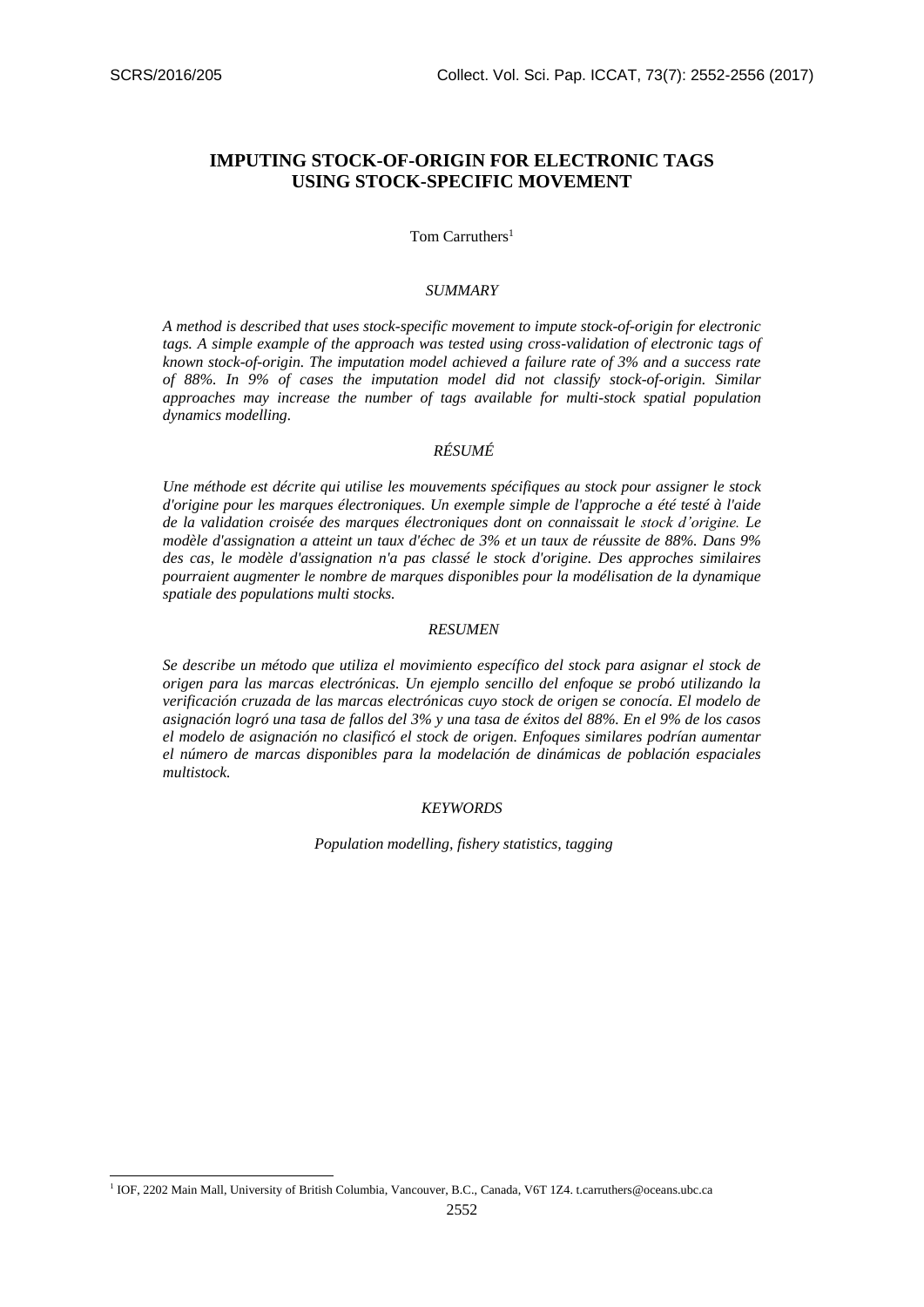#### **1 Introduction**

Electronic tagging experiments have provided invaluable information regarding the ecology, migration and stock composition of Atlantic bluefin tuna (Block *et al.* 2005, Lutcavage *et al*. 2012, Cermeno *et al.* 2015). Electronic tagging data are a principal source of data for identifying plausible hypotheses for stock mixing and movement that may be included in Management Strategy Evaluation (MSE, Butterworth 1999) to identify robust management approaches (SCRS, 2013). Electronic tagging data also provides additional information about the relative likelihood of encountering fish of each stock in a particular time and area, which is ultimately used by multi-stock population models to divide up observed catches by stock thereby informing the relative size of each stock (i.e. the unfished biomass of the Eastern stock spawning in the Mediterranean and the Western stock spawning in the Gulf of Mexico and Slope Sea).

A principal obstruction to the use of electronic tagging in multi-stock population dynamics models is that a large fraction of electronic tag tracks cannot be reliably assigned to a particular stock-of-origin (e.g. Carruthers *et al.* 2015). It may be possible assign stock-of-origin internally in the spatial population dynamics model by using the model estimated movement matrices. However the discrete assignment of stock-of-origin to tags using the relative likelihood of stock-of-origin, introduces instability in movement estimation. It may be preferable to assign stock-of-origin *a priori* using the movements of tags of known stock-of-origin. In this paper I describe a general approach and provide a simplistic proof of concept using cross validation of the coarsely aggregated data available to the bluefin tuna MSE process (ICCAT 2016).

#### **2 Methods**

#### *2.1 Theory*

Let us assume that movement of animals does not vary substantially among years. If a Markov movement matrix *M* is available for all stocks *s* in a within-year time period *t* then the asymptotic fraction of fish inhabiting an area *k* can be found by recursively multiplying a vector *v* by the seasonal movement from area *r* to area *k*:

(1) 
$$
v_{s,t,k} = \begin{cases} \sum_{r} v_{s,t-1,k} M_{s,t,r,k} & t > 1 \\ \sum_{r} v_{s,n_t,k} M_{s,t,r,k} & t = 1 \end{cases}
$$

where  $n_t$  is the total number of within-year time steps (e.g.  $n_t = 12$  for monthly model) and *v* is a vector representing stock fractions (i.e.  $\sum_k v_{s,t,k} = 1$ , and prior to iterative multiplication by the movement matrices, initial values for *v* can be set to  $1/n_r$ , the reciprocal of the number of areas).

In computer pseudo-code, this means looping over a number of iterative 'years' and subyears until *v* stabilizes in each within-year (typically *v* varies by less than 0.1% within 10 'years'). Once this iterative process has converged the fraction *N*, of each stock passing to and from areas can be calculated:

(2) 
$$
N_{s,t,r,k} = \begin{cases} v_{s,t-1,k} M_{s,t,r,k} & t > 1 \\ v_{s,n_t,k} M_{s,t,r,k} & t = 1 \end{cases}
$$

It follows that the probability of a tag transition *T*, of tag *i*, from area *r* to area *k* in subyear *t*, originating from a fish of stock *s* can be calculated by:

(3) 
$$
P(T_{i,t,r,k} \in s | M, R) = P_{i,s} = \frac{R_s N_{s,t,r,k}}{\sum_{s} R_s N_{s,t,r,k}}
$$

where  $R$  is the relative magnitude of each stock.

In instances where a tag *i* can be observed over many time steps (there are  $n<sub>o</sub>$  track observations), the total probability *L* of that tag belonging to stock-of-origin *s* can be calculated as the product of the *P* terms:

$$
(4) \qquad L_{i,s} = \prod_o P_{i,s,o}
$$

The ratio of the probabilities for each stock may be used to impute stock-of-origin for tag tracks that do not have this covariate data.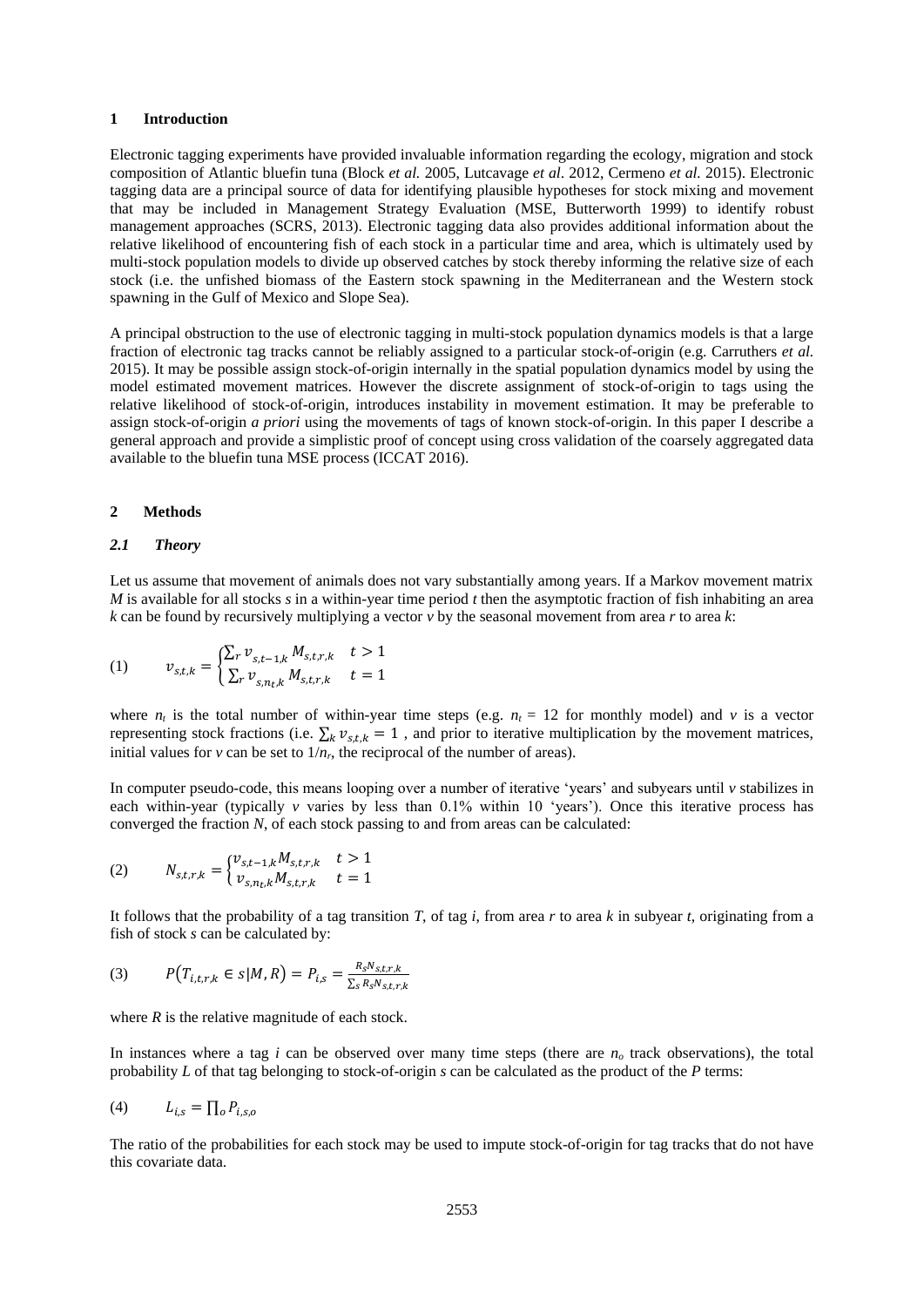## *2.2 Simplistic proof of concept using cross-validation*

The aggregated electronic tagging data (provided by M. Lauretta) used in the bluefin tuna MSE process are aggregated to quarter (January-March, April-June, July-September, October-December) and by 10 areas including areas for the natal spawning grounds of Eastern and Western fish in the Mediterranean and Gulf of Mexico, respectively (**Figure 1**). It was assumed any tags that entered the Mediterranean were Eastern fish and any that entered the Gulf of Mexico were Western fish. This was the base dataset of known stock-of-origin and it constituted 222 tags and 459 seasonal transitions.

'Leave one out' cross-validation was used to test the theory laid out in section 2.1. Each tag of known stock-oforigin was removed from the base dataset one at a time. For each tag, only those transitions that did not include visitation to a known natal spawning ground could be used; natal grounds were used to assign stock-of-origin in the first place and consequently stock assignment would be 100% correct if these transitions were included. Of the 222 tags of known stock-of-origin just 67 had one or more transitions that did not include the natal spawning grounds and therefore just 67 tags could be used in the cross-validation.

For each of the 67 tags that were removed, an empirical seasonal movement matrix was calculated for each stock using the remaining tag tracks (the remaining 221 tags and approximately 430 quarterly transitions). Using equations 1-4 above and an assumed relative stock size R of 6 for the East and 1 for the West (the East assumed to be approximately 6 times larger), the relative likelihood  $L_{i,s}$  of the removed tag *i* belonging to a given stock *s* was calculated.

For each tag removed in the leave-one-out cross validation, the probability ratio in favour of stock 1 (the eastern stock) was calculated:  $LR_i = L_{i,l}/L_{i,2}$ . Arbitrarily, when the probability ratio exceeded 2 the origin of the tag was imputed as stock 1, the Eastern stock. When the probability ratio was less than 0.5, the origin of the tag was imputed as stock 2, the Western stock.

## **3 Results**

The imputation model incorrectly classified stock-of-origin in 3% of cases (2 tags), correctly classified stock-oforigin in 88% of cases (59 tags) and failed to classify stock-of-origin in 9% of cases (6 tags) (**Table 1**).

#### **4 Discussion**

The results of this simplistic cross validation test appear encouraging. This is particularly the case as: (1) the tag track data in the example were very coarsely aggregated by quarter and 10 large ocean areas, (2) the algorithm for imputing stock-of-origin was a first attempt and not conditioned or adjusted in any way to improve the success rate of stock classification and (3) the tag tracks were generally quite short as they removed the majority of transitions that involved natal spawning areas.

(1) It would be highly desirable to use much finer resolution data derived empirically from the geolocation error models used to assign tracks to tags. Others (e.g. Arregui *et al.* 2015) have derived defensible movement matrices that might provide a better basis for imputation.

(2) The cross validation shows a tendency to mis-assign eastern fish with a western stock-of-origin, which may be counteracted by adjusting the relative stock sizes, *R*. A more sophisticated alternative would be to undertake the imputation using the estimated stock sizes from the stock assessment models thereby using a time-varying relative stock size,  $R$  for each stock. The imputation model appears to have a higher propensity to classify unknown origin (likelihood ratios *LR* between 0.5 and 2) than incorrectly classify stock-of-origin. Depending on priorities, the ratio of error to non-classification rates (perhaps not assigning stock-of-origin is more acceptable than erroneously assigning stock-of-origin) could be adjusted by altering the bounds of the probability ratios used to assign stock-of-origin.

(3) It would be desirable to test the imputation algorithm using electronic tag tracks that have stock-of-origin assigned by covariate data (e.g. otolith microchemistry). These data may include tags of with a greater number of transition observations (longer tag track) since at least one transition to a known natal spawning area does not have to be removed for each tag for the purposes of cross validation.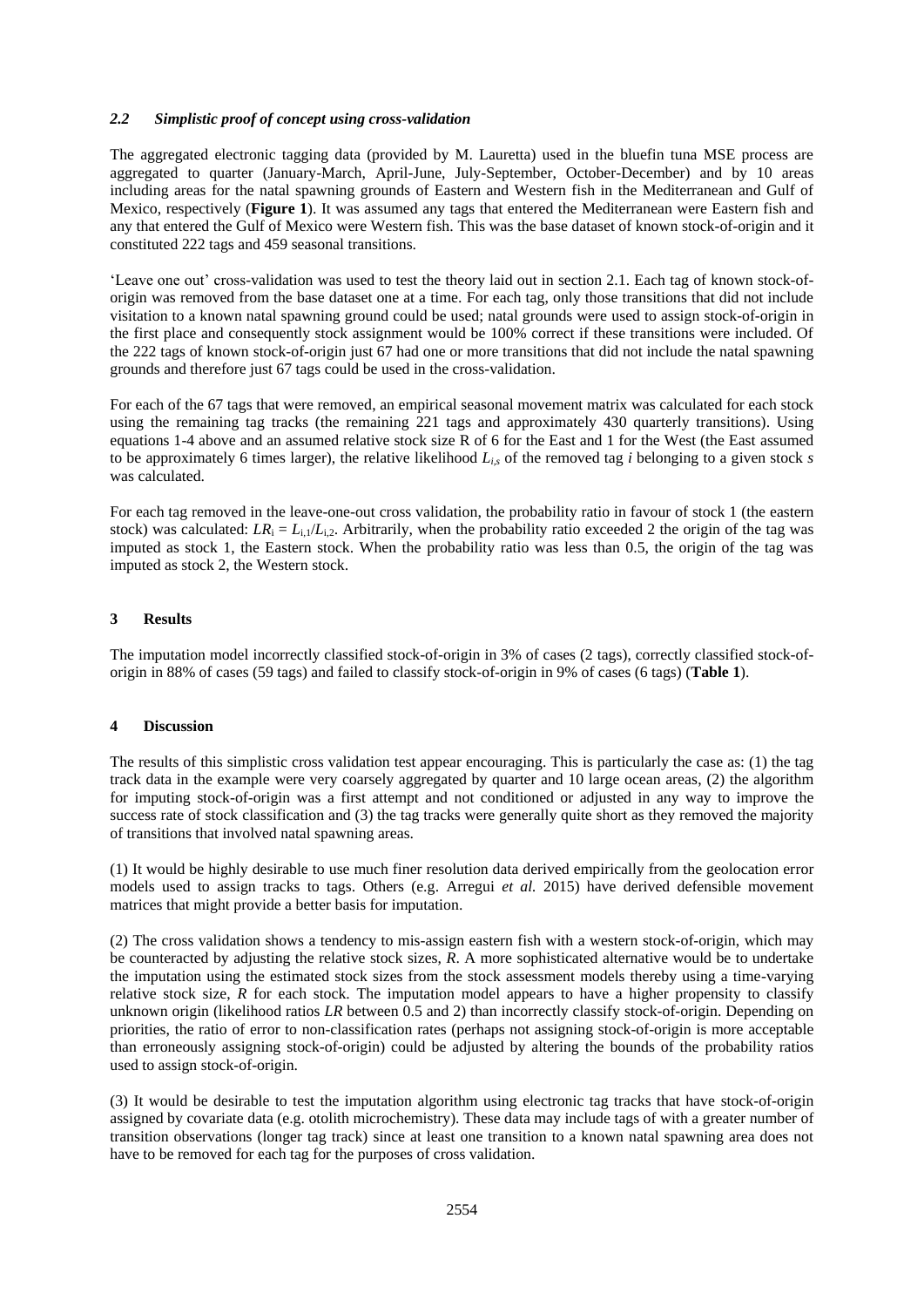There are however various reasons why the results of the cross-validation above may overstate the stock classification success rate of the imputation algorithm. To assume similar classification success rates for other tags of unknown stock-of-origin is to assume that tags which include a transition to a natal spawning area (used in the cross-validation) are representative of all tags (for which stock of origin is not known). This is a dubious assumption. For one, the tags used in cross-validation include seasonal movements among areas adjacent to natal spawning areas, a behaviour likely to be highly indicative of stock-of-origin. Secondly, fish moving to and from spawning areas are likely to be mature fish whose behaviour is not representative of the foraging behaviour of intermediate age classes (oceanic juvenile fish mixing in the Atlantic for example).

Another limitation of the proposed approach is that the use of discrete movement matrices throws away a great deal of fine-scale spatio-temporal data. It may be worth investigating multivariate clustering techniques tailored to the fine-scale (e.g. daily by longitude and latitude) tag track data of fish of known stock-of-origin. Alternatively the method could be used probabilistically in conjunction with other assignment methodologies such as otolith microchemistry and otolith shape analysis.

Regardless of the limitations, the simple approach here provides a promising basis for unlocking a large amount of electronic tagging data for use in multi-stock modelling and the exploration of alternative hypotheses for stock structure and mixing (Anon. 2014).

#### **5 Acknowledgements**

This work was carried out by TC under the provision of the ICCAT Atlantic Wide Research Programme for Bluefin Tuna (GBYP), funded by the European Union, several ICCAT CPCs, the ICCAT Secretariat and by other entities (see: http://www.iccat.int/GBYP/en/Budget.htm). The contents of this paper do not necessarily reflect the point of view of ICCAT or other funders and in no ways anticipate ICCAT future policy in this area.

## **References**

- Arregui I., Galuardi B., Goñi N., Arrizabalaga H., Lam C.H., Fraile I., Santiago J. and Lutcavage M. 2015. Movements and geographic distribution of juvenile bluefin tunas in the North Atlantic, described through electronic tags. Document SCRS/2015/044 (withdrawn).
- Anon. 2014. Report of the 2013 bluefin meeting on biological parameters review (Tenerife, Spain May 7 to 13, 2013). Col. Vol. Sci. Pap. ICCAT, 70(1): 1-159.
- Block, B., A., Teo, S.L.H., Walli, A., Boustany, A., Stokesbury, M.J.W., Farwell, C.J., Weng, K.C., Heidi, D., Williams, T.D. 2005. Electronic tagging and population structure of Atlantic bluefin tuna. Nature. 434: 1121- 1127.
- Butterworth, D.S., Punt, A.E., 1999. Experiences in the evaluation and implementation of management procedures. ICES J. Mar. Sci. 56, 985-998.
- Carruthers, T.R., Kimoto, A., Powers, J., Kell, L., Butterworth, D., Lauretta, M. and Kitakado, T. 2015. Structure and estimation framework for Atlantic bluefin tuna operating models. Col. Vol. Sci. Pap. ICCAT, 72(7): 1782-1795.
- Cermeno, P., Quilez-Badia, G., Ospina-Alvarez, A., Sainz-Trapaga, S., Boustany, A., Seitz, A.C., Tudela, S., Block, B.A. 2015. Electronic tagging of Atlantic bluefin tuna (*Thunnus thynnus*, L.) reveals habitat use and behaviors in the Mediterranean Sea. PLoS ONE 10 (2): e0116638. doi: 0.1371/journal.pone.0116638.
- Lutcavage, M.E., Galuardi, B., Lam, T.C.H. 2012. Predicting potential Atlantic spawning grounds of western Atlantic bluefin tuna based on electronic tagging results, 2002-2011. Col. Vol. Sci. Pap. ICCAT. 69(2): 955- 961.
- ICCAT. 2016. Aggregated electronic tagging data for use in operational modelling of Atlantic bluefin tuna. Available at: [https://github.com/ICCAT/abft](https://github.com/ICCAT/abft-mse/blob/master/Data/Raw/PSAT/ALL_BFT_ElectronicTags_01122015.csv)[mse/blob/master/Data/Raw/PSAT/ALL\\_BFT\\_ElectronicTags\\_01122015.csv](https://github.com/ICCAT/abft-mse/blob/master/Data/Raw/PSAT/ALL_BFT_ElectronicTags_01122015.csv) [accessed Nov 2016]